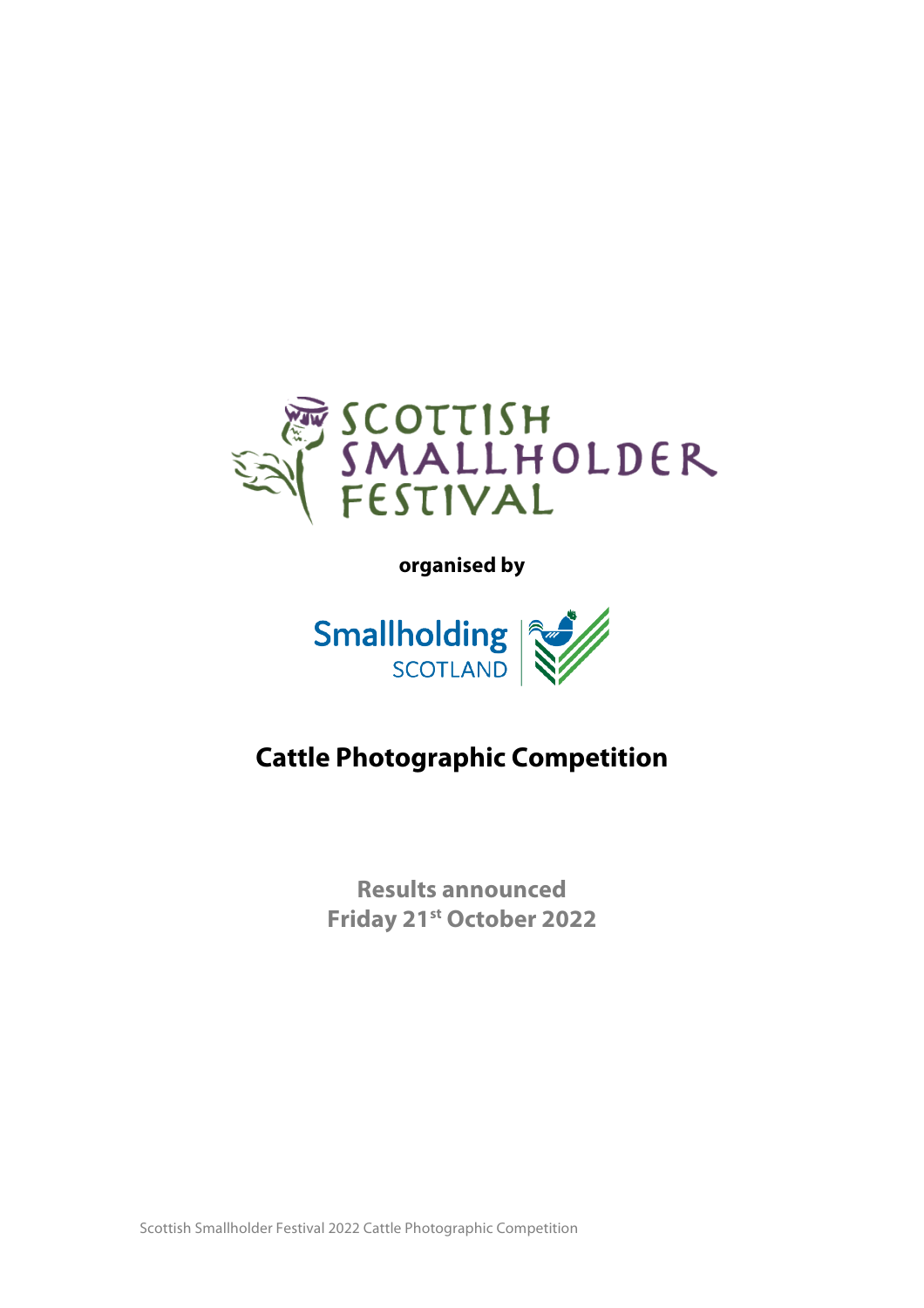## **Scottish Smallholder Festival 2022 Cattle Photographic Competition**

**Steward: Rosemary Champion Judges: TBC**

## **Entry fees:**

No entry fees are payable

## **Prizes**

The exhibitors of photographs placed first to fourth in each class will receive a prize card.

The exhibitor of the best photograph in the competition will receive a rosette and prize card.

## **Special Prizes**

Any special prizes relating to a specific class are detailed with that class.

## **Rules:**

- 1. All classes are held under the general rules and conditions of the Festival.
- 2. All photographs must have been taken by the exhibitor and must have been taken in 2022.
- 3. Classes 1- 4 are open to breeds currently listed on the RBST Watchlist (1-5) See Appendix A.
- 4. In classes 1- 4, cattle entered in the competition must be the bone fide property of the exhibitor at the closing date for entries to the show. Exhibitors must provide the full pedigree name of the animal, UK ear tag number, date of birth and Herd Book number.
- 5. Photographs in Classes 1- 4 must be in landscape orientation; must be in colour and should be taken from one side of the animal. The animal should be standing on a level surface such that the judges can see the lower legs and feet.
- 6. No photograph may be entered in more than one class.
- 7. Photographs must be entered in the album for the appropriate class on the Festival's Facebook page. The information required in Rule 4 above, along with the name of the exhibitor must be included.
- 8. The competition will be open for entries at 8am on **15th May** and will close at 8pm on **Monday 10th October.**
- 9. **Judging will commence immediately after the closing date**. Results will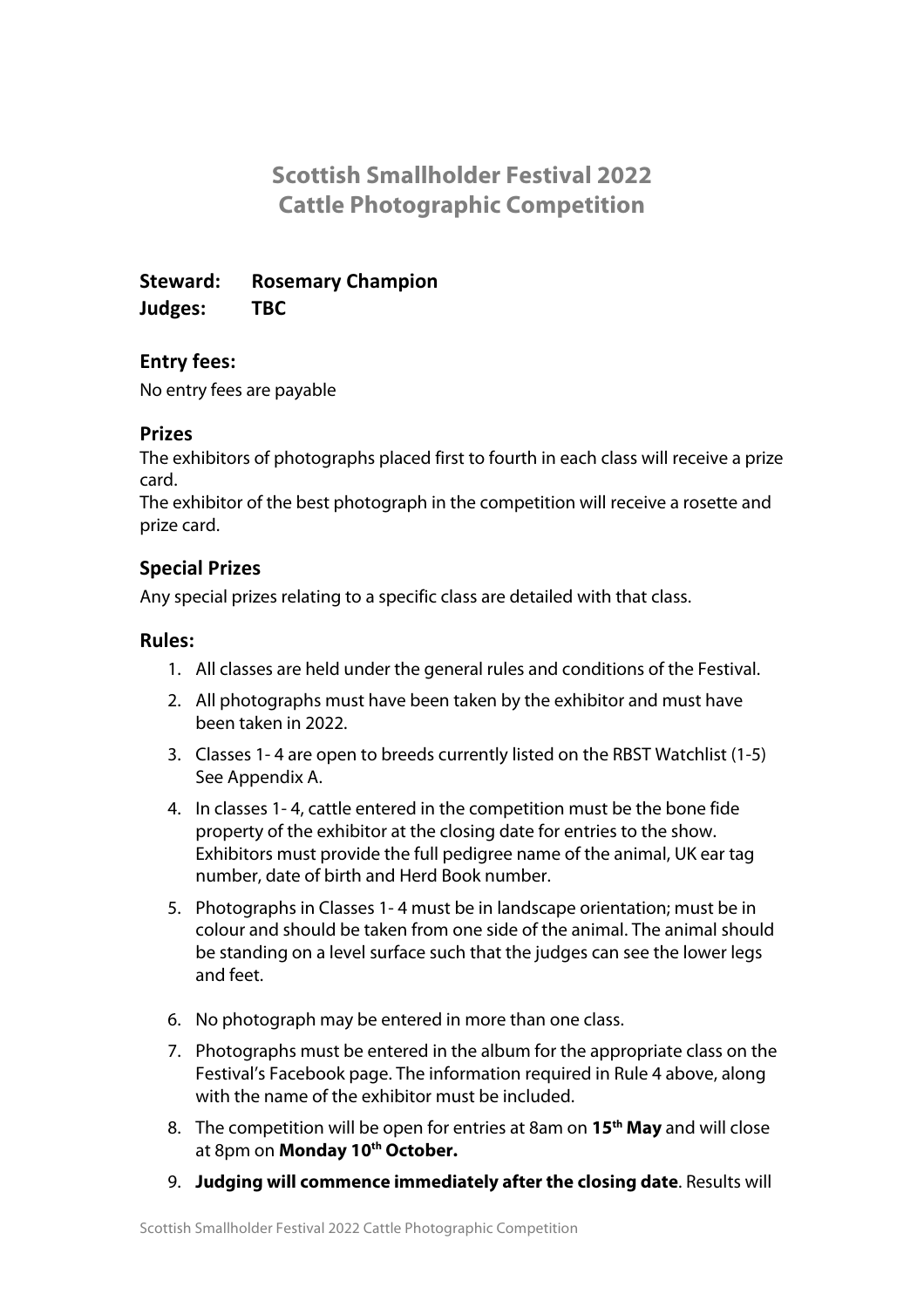be announced on **Friday 21st October**.

- 10. With the exception of the Steward, or other representative of the Organiser, no person will be permitted to be in contact with the Judges on any pretext.
- 11. Any protests must be lodged with the Organiser in writing, before 3pm on the day of the Festival. The Organiser reserves the right to settle all protests or disputes that may arise and that decision is final.
- 12. Prizes will be posted to exhibitors after the Festival.
- 13. Where prizes or donations have been made for any particular class or purpose, such prize or donation will be awarded to that class or purpose for which it was given.

#### **Appendix A**

#### **Eligible cattle breeds**

| Albion                               | Chillingham White          | Dairy Shorthorn<br>(Original Population) |
|--------------------------------------|----------------------------|------------------------------------------|
| Northern Dairy<br>Shorthorn          | Vaynol                     | Native Aberdeen Angus                    |
| Lincoln Red (Original<br>Population) | <b>Whitebred Shorthorn</b> | Gloucester                               |
| <b>Irish Moiled</b>                  | <b>British White</b>       | Shetland                                 |
| <b>Traditional Hereford</b>          | <b>White Park</b>          |                                          |

#### **CLASSES**

- **Class 1 Prettiest heifer calf, born 2022**
- **Class 2 Handsomest bull calf born 2022**
- **Class 3 Maternal instincts – cow with calf born 2022**
- **Class 4 Most magnificent bull**
- **Class 5 Cattle in a landscape**

**Class 6 Humorous photograph with caption (photograph may also include humans and other animals).**